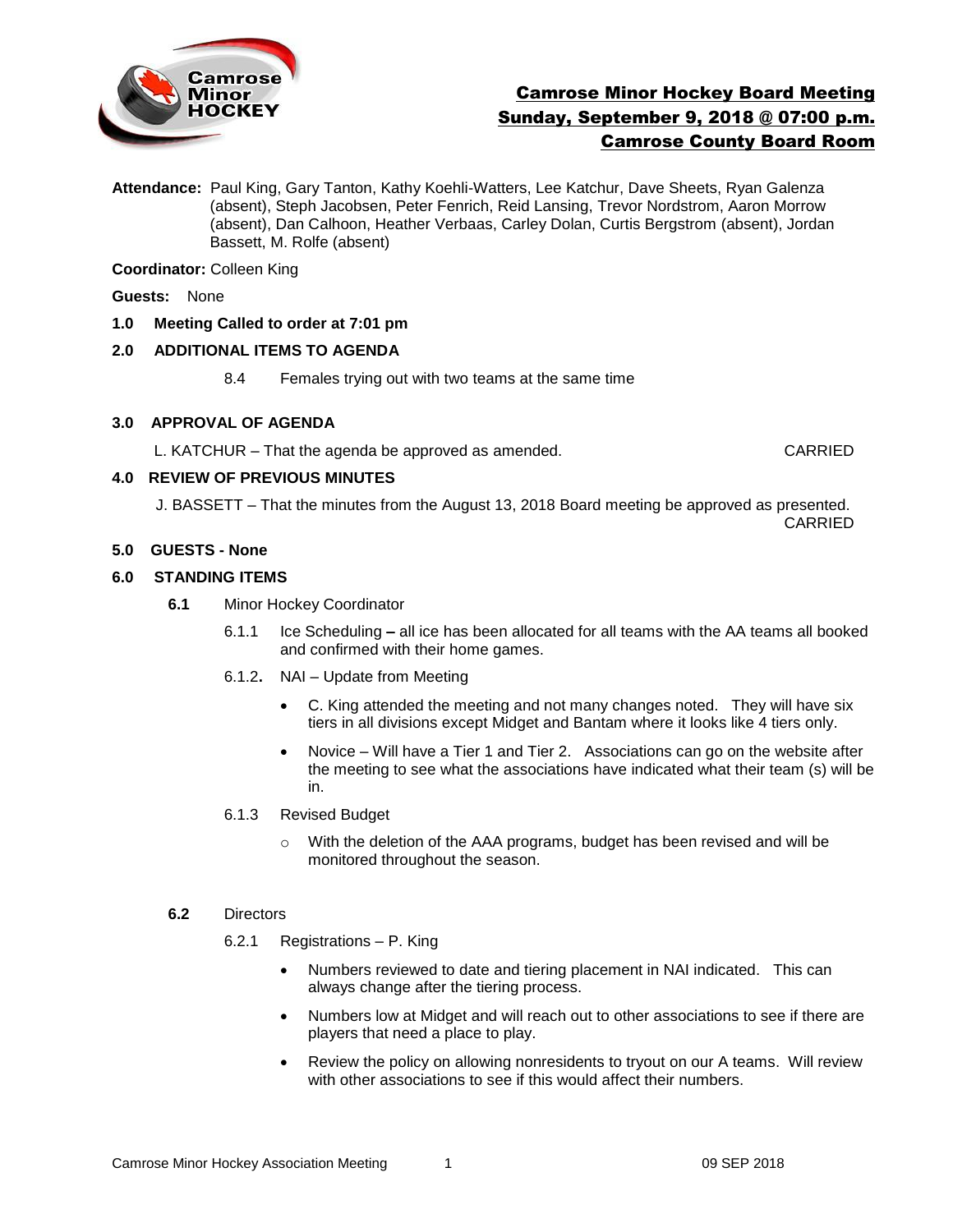- 6.2.2 Promotions and Relations R. Lansing.
	- Will promote Tim Green's camps and anything else teams want tweeted out.
- 6.2.3 Sponsorship S. Jacobsen
	- C. King to hold off sending invoices until October which gives Steph a chance to talk with businesses.
- 6.2.4 Evaluation / Tryouts
	- Thanks to everyone for helping out at the AA tryouts.
- 6.2.5 Equipment C. King
	- Waiting for the red socks to come in from Battle River Sports
- 6.2.6 Rep Team (AA, A and B Teams) P. King

6.2.6.1. Ratification of coaches

L. Katchur – Ratified by Email Cody Schindeler for Midget AA

- G. Tanton Ratified by email Harry York for Peewee AA
- P. FENRICH Recommend Eldon Banack for Atom Female

CARRIED

S. JACOBSEN – Recommend Gary Tanton for Peewee Female

#### CARRIED

6.2.7 Non Rep Teams

6.2.7.1 Ratification of Initiation Coaches

J. BASSETT – Recommend R. Campbell for Initiation 1 Minor

CARRIED

T. NORDSTROM – Recommend T. Bellamy for Initiation 2 Major

#### CARRIED

- 6.2.8 Coach Mentorship G. Tanton and K. Koehli-Watters Nothing to report
- 6.2.9 RIC Nothing to report
- 6.2.10 Division Directors

### **ATOM**

*P. FENRICH - That R. Galenza be allowed to take 3 imports at the Atom AA level if the goalie is rated 1 or 2 an to be able to keep the 2 import skaters.* 

### CARRIED

### **PEEWEE**

Discussion regarding a potential coach not letting his name stand at the Peewee A level due to past concerns with a particular family.

*G. TANTON – that If the named coach is willing to be the coach for the Peewee A Drillers team, the player in question will be asked to go to the B tryouts automatically. P. King to have a discussion with the family outlining why this decision was made.* 

CARRIED

#### **FEMALE**

Request for the Novice female to move to Atom female remains on hold as dependent on numbers.

Looking at potential coaches for the Bantam Female team.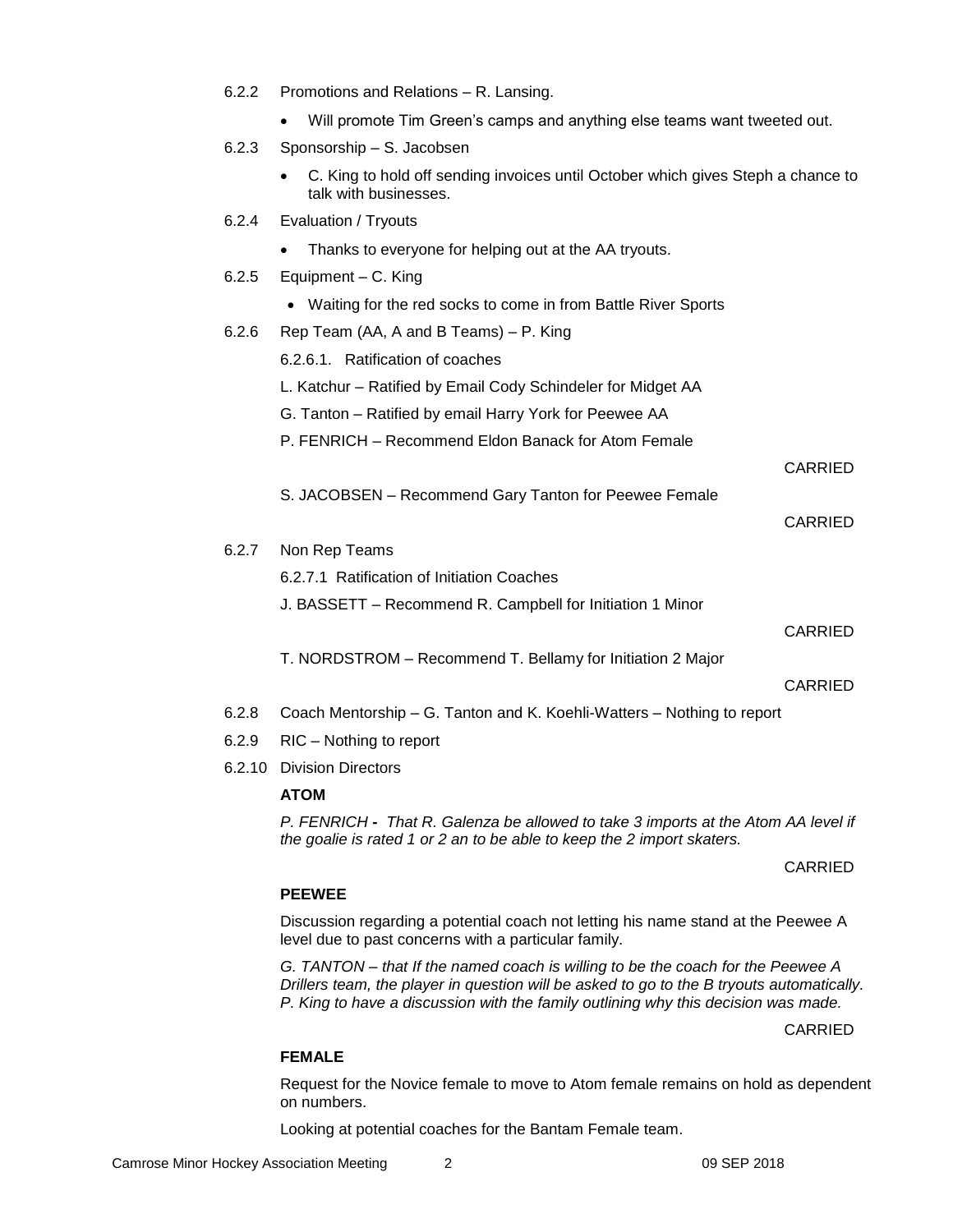Looking at moving 2 females from the peewee team to the atom team as overages. K. Koehli-Watters to get the Overage Applications completed and submit to Hockey Alberta.

### **7.0 OLD BUSINESS**

- 7.1 Tim Green Contract
	- C. King to work on this with T. Green.
- 7.2 Dressing Room in Max

*P. Fenrich – That the dressing room be offered to the Midget AA Vikings and they will pay the rent which will be pro-rated due to CMHA storing jerseys on the one side.* 

CARRIED

### 7.3 Branding

• Review of possible ideas for logo etc. reviewed.

*S. JACOBSEN – that CMHA go with the Black (Away) and White (Home) Jerseys with the Collegiate style lettering on the front that would have Camrose and the number only on it.* 

CARRIED

- 7.4 Rosalind Boundaries
	- P. King will be having a teleconference on Thursday, September 6 to discuss same with association presidents and Hockey Alberta.
- 7.5 Referee Assigner Contract
	- C. King will draw up the contract but L. Hudec has agreed to do it for \$500.00/month.
- 7.6 Female ADM Franchise No further action required.

### **8.0 NEW BUSINESS**

**8.1** Pub Nights

*S. JACOBSEN – That the Midget AA, REM 15 year old team and Bantam AA be allowed to host a Pub Night at the Norsemen Inn.* CARRIED

- **8.2** Novice Non Rep Evaluations and break up ad plan for female teams
	- Evaluators not needed for the Novice Female teams. K. Koehli-Watters is working on the numbers to reduce the amount to 18 females so they can be split into two teams.
- **8.3** Signing Authority for Cheques and Deposits

*T. NORDSTOM – That we authorize the President (Paul King), Treasurer (Jordan Bassett) and Secretary (Kathy Koehli-Watters) to have signing authority on cheques for Camrose Minor Hockey Association.* 

CARRIED

*R. LANSING* – *That we authorize the President (Paul King), Treasurer (Jordan Bassett) and Secretary (Kathy Koehli-Watters) and Coordinator (Colleen King) to be account signor's with Camrose Minor Hockey.* 

CARRIED

- **8.4** Females trying out with two teams at the same time.
	- P. King to advise R. Willoughby that he cannot have someone trying out with a female AAA team at the same time as the Bantam AA Bulldogs.